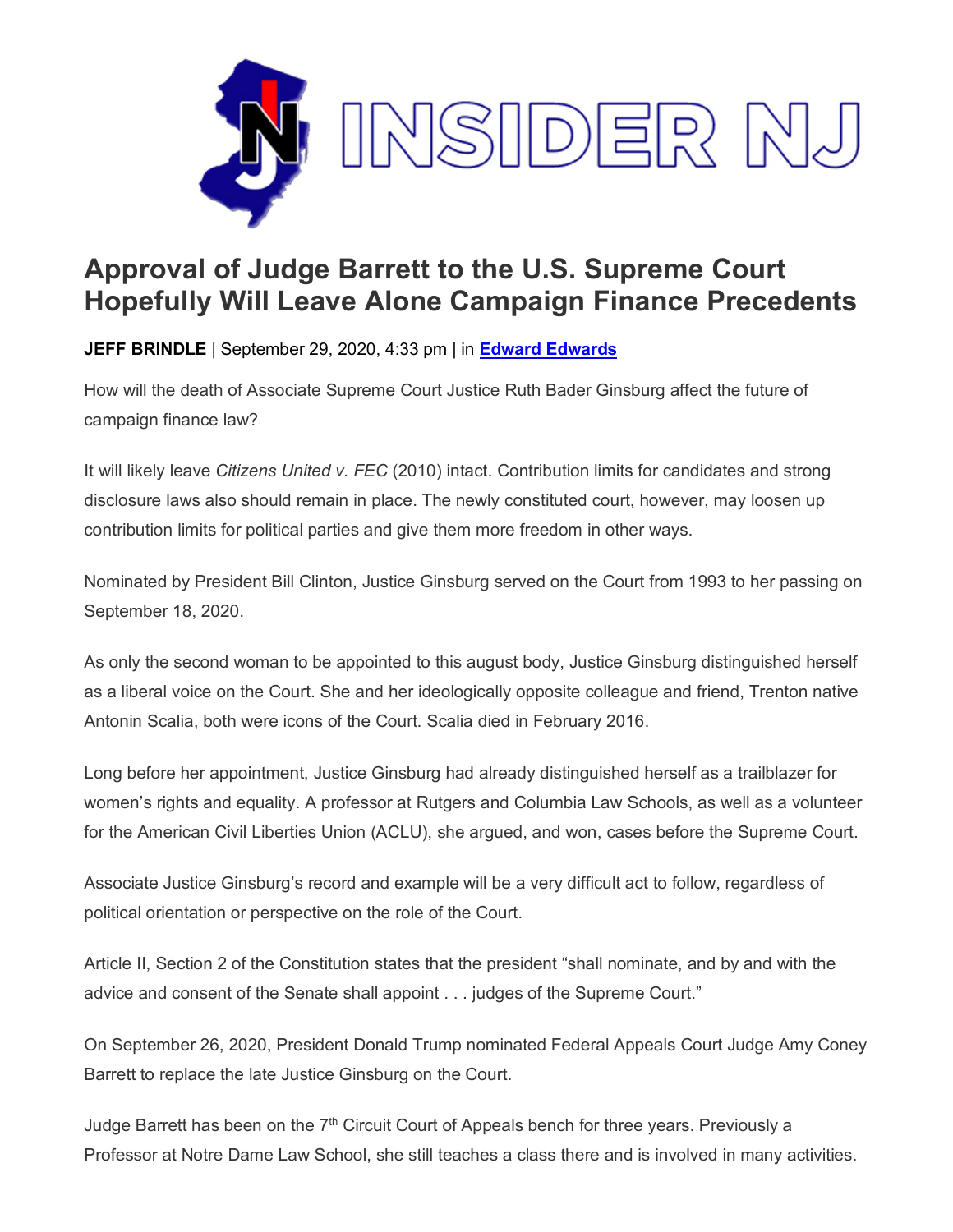Like Justices Neil Gorsuch and Brett Kavanaugh who Trump nominated before her, the President's third nominee is thought to be an originalist.

Originalists believe the Constitution should be interpreted based on the original understanding of people at the time of ratification and that changes be done only through Constitutional amendments.

Once a law clerk for Justice Scalia, another prominent originalist, the appointment of Judge Barrett is expected to give conservatives on the Court a solid majority.

The nomination comes during a presidential election year, which brings with it added scrutiny. In fact, Democratic and Republican "dark money" groups and others are expected to spend as much as \$40 million supporting and opposing her appointment, according to news reports.

In 2016, the last presidential election year, Democratic President Barack Obama nominated Merrick Garland for the Supreme Court. The Presidential nominee was not considered by the Senate, which was controlled by the opposing party to the President.

This year, both the presidency and Senate are in the hands of the same party, the Republicans, so Judge Barrett's nomination will be considered and, likely, approved.

What will Judge Barrett's addition to the Supreme Court mean for campaign finance law?

With the ideological composition of the Court about to become more solidly conservative, it is hard to guess how the Court will view future campaign finance issues that come before it.

I will hazard a few guesses anyway.

For one thing, it is a good bet that the *Citizens United* decision will not be overturned. Though Chief Justice Roberts has replaced former Justice Anthony Kennedy as the swing vote on the Court, he has decidedly supported First Amendment principles as well as the ruling in *Citizens United v. FEC (2010)*.

That landmark case held that corporations and unions were permitted to spend unlimited amounts on elections if they did so independently of parties and candidates.

It also contained one of the strongest endorsements of disclosure as a means of keeping political abuses in check.

The addition of another conservative judge on the Court all but assures that this sweeping precedent will remain the law of the land.

Other issues that may come up for review include the constitutionality of contribution limits, disclosure requirements particularly for independent groups, and limits on political party activities.